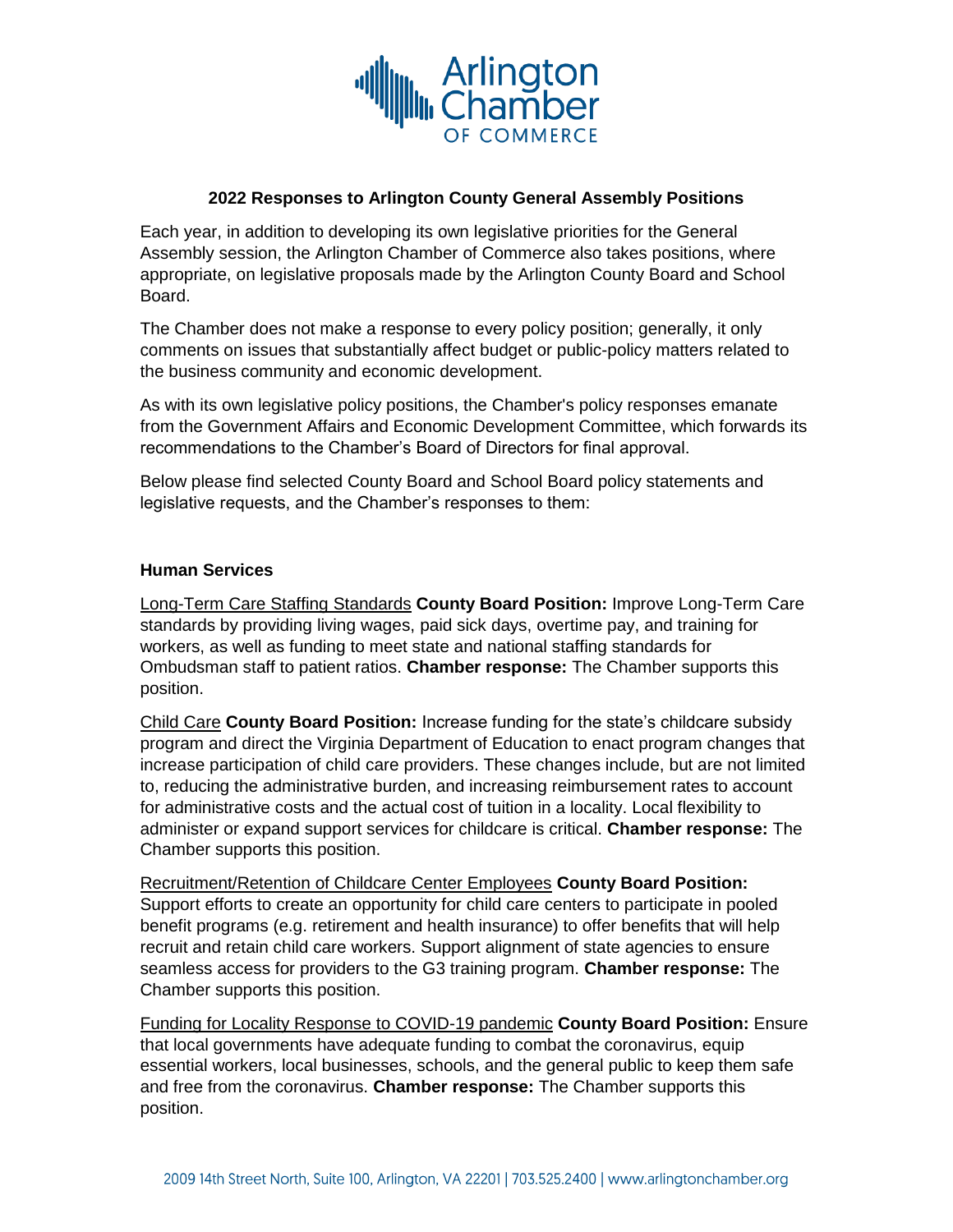### **Land Use and Housing**

Land Use Policies **County Board Position:** Support the authority of local governments to plan, zone, and enforce land use regulations, without restricting local zoning authority or the zoning process. **Chamber response:** The Chamber opposes this position.

Tenant Eviction Prevention and Assistance **County Board Position:** Continue funding for the Rental Relief Program (RRP) and the tenant eviction protections passed during the Covid-19 state of emergency. **Chamber response:** The Chamber urges the General Assembly to move beyond temporary procedures adopted to keep Virginians safely housed during the COVID-19 pandemic. For example, the Chamber endorses the creation of a state emergency rental assistance program that would provide one-time assistance to eligible tenants to help them weather a financial emergency and to help ease the transition from long-term federal assistance.

Housing Trust Fund **County Board Position:** Support a significant increase and a sustainable source of funding for the Housing Trust Fund. Similarly support increased funding and programming to prevent evictions and to protect our most vulnerable residents. **Chamber response:** The Chamber supports this position.

Tenant Rights Administrative Enforcement **County Board Position:** Continue to support tenants by establishing a new administrative process, similar to the fair housing enforcement process, for tenant rights that shifts the burden of enforcement from residents to the state. **Chamber response:** The Chamber opposes this position.

### **Finance**

Local Taxing Authority **County Board Position:** Preserve all current local taxing authority, including business license, and machinery and tools tax administration, real estate and rate making authority. Any modifications to local taxing authority must include an alternative revenue authority with reliable, sustainable revenue sources. **Chamber response:** The Chamber supports this position.

Communications Sales and Use Tax **County Board Position:** Modernize the communications tax by resetting the rate to the same level as the state sales tax and broaden coverage to include services that have become available since the original law was adopted. Oppose transfers of these revenues to the state general fund for purposes other than those stipulated in the Code of Virginia. **Chamber response:** The Chamber opposes this position.

Equal Taxing Authority **County Board Position:** Retain and grant counties the same taxing authority as cities to provide a level playing field among localities. **Chamber response:** The Chamber supports preserving all current local taxing authority.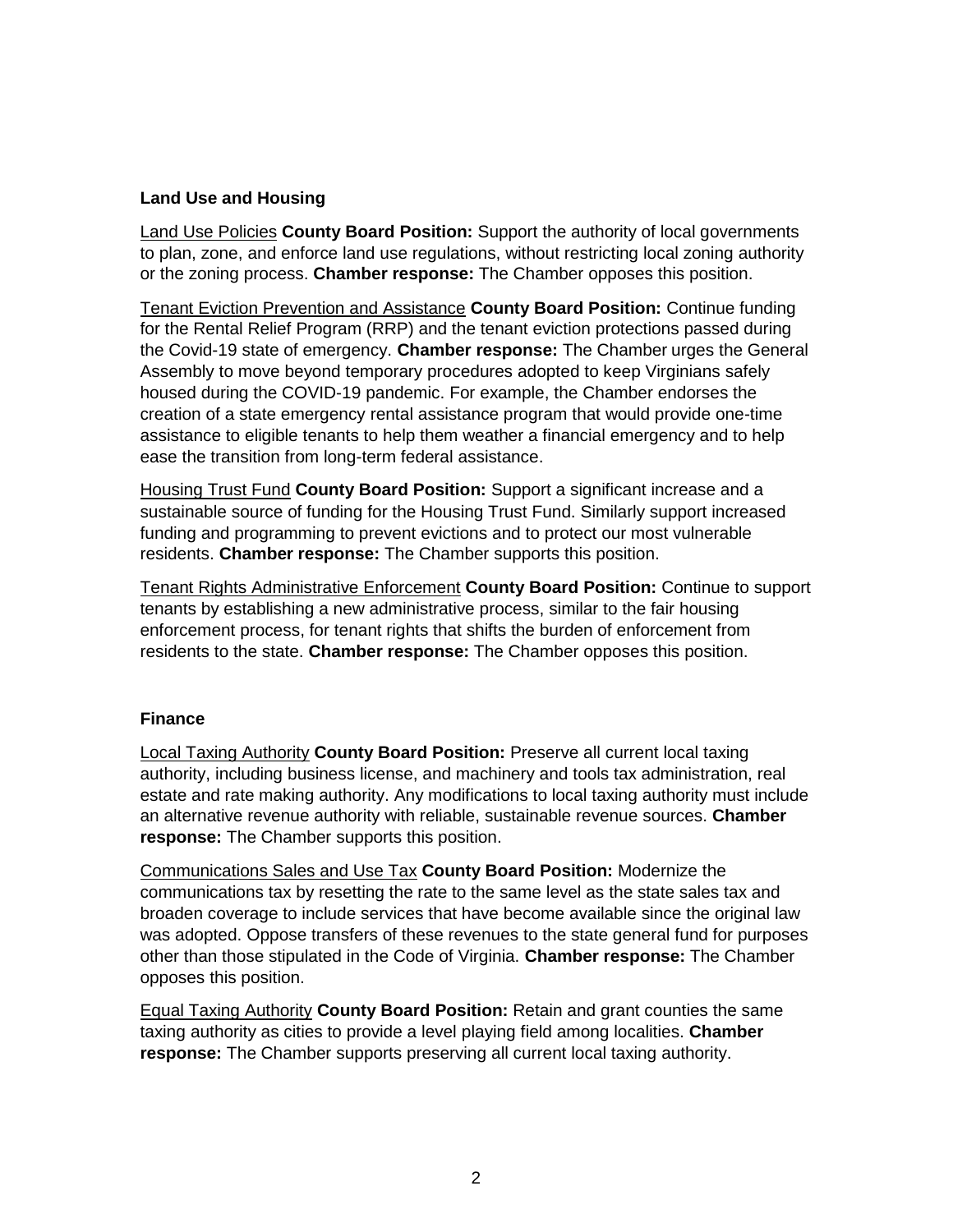Sales Tax for School Construction **School Board Position:** The Arlington School Board supports extending the Halifax Model of 1% sales tax for school construction and modernization to all school divisions. **Chamber response:** The Chamber opposes this position.

## **Transportation**

Washington Metropolitan Area Transit Authority (WMATA) Funding **County Board Position:** Protect existing transit programs, the new funding included in the 2020 General Assembly Session's Omnibus Transportation Bill, and all other dedicated funding for WMATA, VRE and the Transforming Rail Program. **Chamber response:** The Chamber supports this position.

Northern Virginia Transportation Authority (NVTA) Funding **County Board Position:** Protect existing NVTA revenues and continue efforts to restore funding diverted in 2018 to secure dedicated funding for the State of Good Repair needs of the Washington Metropolitan Area Transit Authority (WMATA). Of the \$102 million annually that was diverted in 2018, \$63.5 million has been restored; \$38.5 million still needs to be restored. **Chamber response:** The Chamber supports this position.

Funding for Regional Transportation to Improve Mobility **County Board Position:** Ensure the Commonwealth's \$195 million non-general fund investments for new and expanded transportation projects materialize as part of the Amazon HQ2 development. As Amazon brings more than 25,000 jobs to our region, the Commonwealth will support additional Metro entrances at Crystal City and Potomac Yard stations; improvements to U.S. Route 1 in Arlington County; a connection from Crystal City to Reagan National Airport; and a bus route expansion in Pentagon City, Crystal City and Potomac Yard to improve mobility for our region. **Chamber response:** The Chamber supports this position.

# **Education**

Teacher Raises **County Board Position:** Support state teacher pay increases without conditions such as local matches, recognizing that Arlington Public Schools annually raises teacher salaries at levels consistent with local revenue and further, funds from local revenue the full salaries and increases of many positions above the state's Standards of Quality-funded positions. **School Board Position:** The Arlington School Board supports state teacher pay increases without conditions such as local matches. **Chamber response:** The Chamber supports this position.

Support for Distance Learning **County Board Position:** Provide additional resources and legislative authority to enable distance learning for students, both during the COVID-19 pandemic, and afterwards to enable access to classwork, homework and school projects. **Chamber response:** The Chamber supports this position.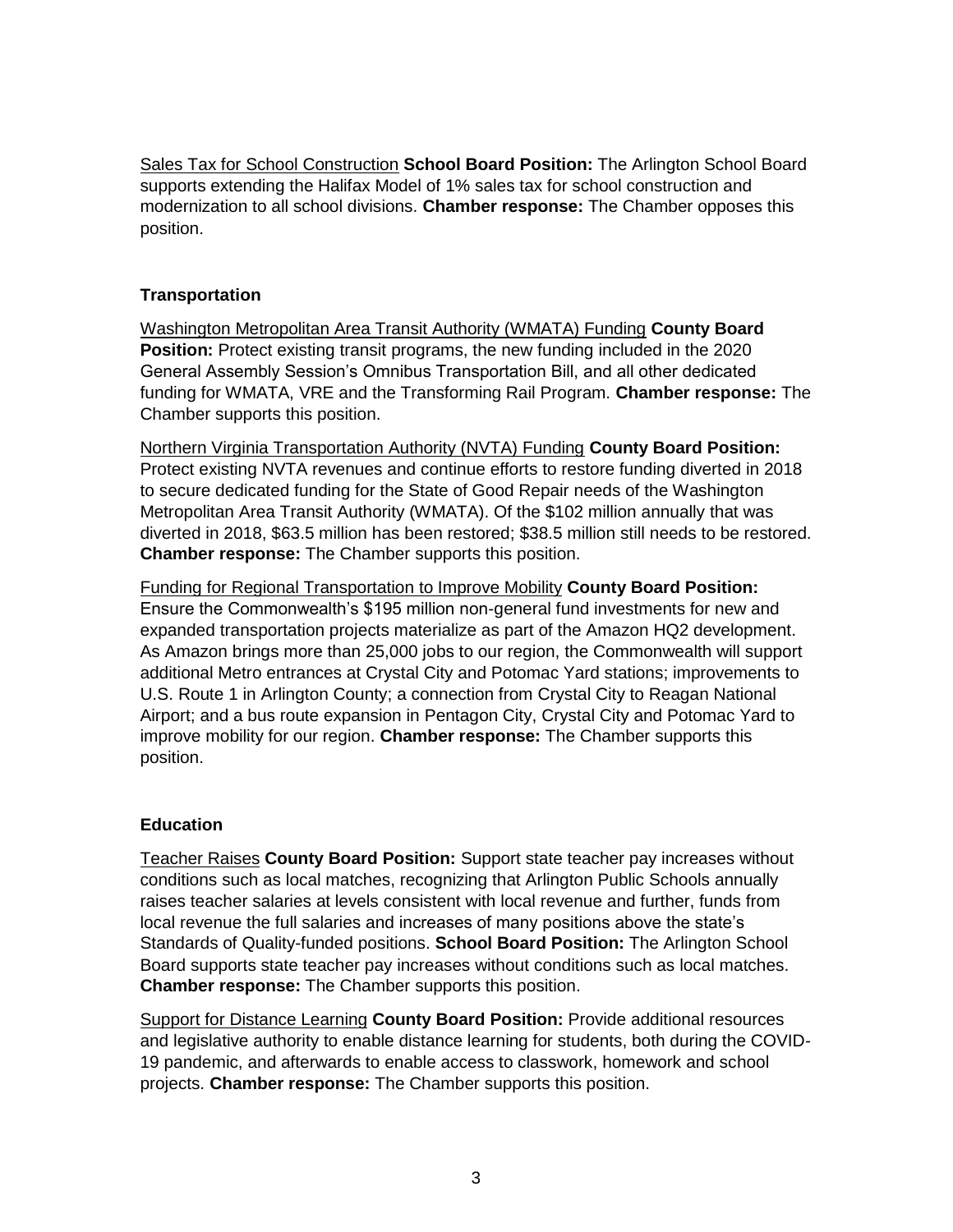Support Service Funding **School Board Position:** The Arlington School Board supports the return to the General Assembly's prior practice of funding support services to school divisions based upon local school division practices. **Chamber response:** The Chamber supports this position.

Funding for Enrollment Loss **School Board Position:** The Arlington School Board supports funding to protect school divisions from enrollment loss. **Chamber response:** The Chamber supports this position.

Funding for Learning Loss **School Board Position:** The Arlington School Board supports additional funding to address lost learning due to Covid-19. **Chamber response:** The Chamber supports this position.

Funding Standards of Quality **School Board Position:** The Arlington School Board supports the full funding of the Standards of Quality as recommended by the State Board of Education. **Chamber response:** The Chamber supports this position.

English Learner Staffing **School Board Position:** The Arlington School Board supports the implementation of the Board of Education's recommendation to base EL pupil/teacher ratios by English language proficiency of students. **Chamber response:** The Chamber supports this position.

Cost of Competing Factor **School Board Position:** The Arlington School Board supports the continued use of the Cost of Competing factor, including the restoration of funds for the inclusion of all support staff, in the reimbursement formula for Planning District Eight. **Chamber response:** The Chamber supports this position.

### **General Government**

Unfunded Mandates **County Board Position:** Oppose any mandates that are not fully funded, including additional administrative burdens on local governments. **Chamber response:** Just as the Chamber opposes unfunded state and local mandates on the private sector, the Chamber supports this position.

Broadband Access **County Board Position:** Expand access to the Internet to assist with tele-work, tele-medicine, and educational needs as a result of the Covid-19 pandemic. Continue to promote digital equity across the Commonwealth, including access to substantive data and local flexibility to serve residents, businesses, and the community. **Chamber response:** The Chamber supports expanding access to the Internet throughout the Commonwealth, and studying the details of how best to achieve this aim.

Electronic Meetings for Public Bodies **County Board Position:** Permanently allow virtual participation for public bodies to meet by electronic means under the Virginia Freedom of Information Act. **School Board Position:** The Arlington School Board supports legislation that would support the option for school division advisory bodies to meet electronically. **Chamber response:** The Chamber supports this position.